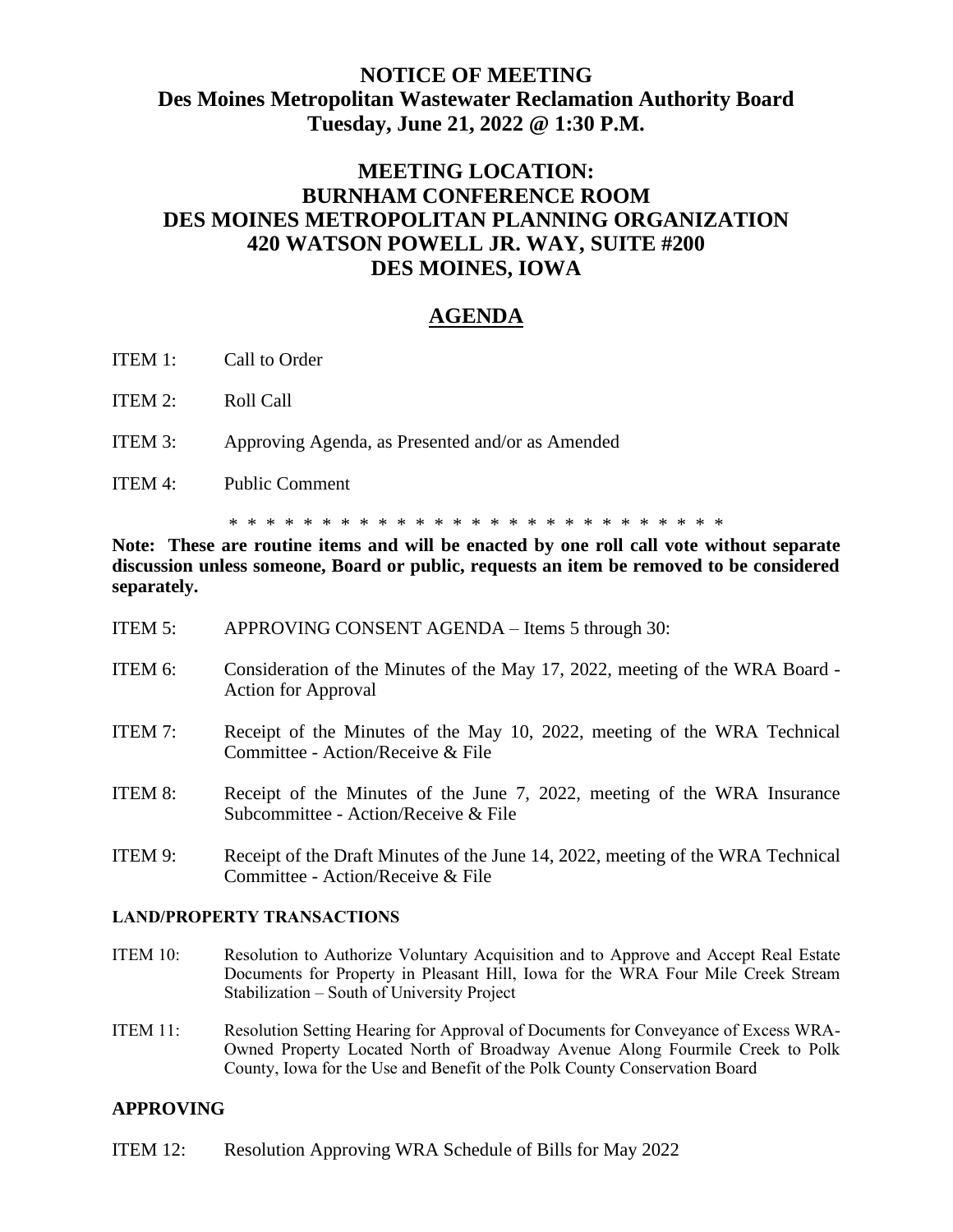- ITEM 13: Resolution Approving WRA/WRF Staff Travel/Training Request
- ITEM 14: Resolution Declaring an Official Intent Under Treasury Regulation 1.150-2 to Issue Debt to Reimburse the Des Moines Metropolitan Wastewater Reclamation Authority for Certain Original Expenditures Paid in Connection with Proposed Project
- ITEM 15: Resolution Approving and Accepting the Purchase of Eaton Electrical Parts and Services from Eaton Corporation at an Estimated Annual Cost of \$75,000.00
- ITEM 16: Resolution Approving and Accepting the Purchase of Jenbacher Supplies, Equipment, Repair Parts, and Service from Clarke Energy at an Estimated Annual Cost of \$75,000.00
- ITEM 17: Resolution Approving and Accepting the Purchase of Flygt Pump Repair Parts and Services from Electric Pump at an Estimated Annual Cost of \$125,000.00
- ITEM 18: Resolution Approving and Accepting the Purchase of Borger Parts, Supplies, and Services from Engineered Equipment Solutions, Inc. at an Estimated Annual Cost of \$55,000.00
- ITEM 19: Resolution Approving and Accepting the Purchase of Volvo Repair Parts and Service from GATR Truck Center an Estimated Annual Cost of \$75,000.00
- ITEM 20: Resolution Approving and Accepting the Purchase of Allen Bradley Repair Parts from Van Meter Industrial at an Estimated Annual Cost of \$100,000.00
- ITEM 21: Resolution Approving and Accepting the Purchase of Evoqua/Wallace Tiernan, Parkson, Rodney Hunt, and WesTech Parts, Services, and Sales from Vessco, Inc. at an Estimated Annual Cost of \$60,000.00
- ITEM 22: Resolution Approving and Accepting the Purchase of Ag Chem TerraGator Repair Parts and Services from Ziegler, Inc. at an Estimated Annual Cost of \$100,000.00
- ITEM 23: Resolution Approving and Accepting the Purchase of Fairbanks Morse Replacement Pump Parts from Zimmer & Francescon, Inc. at an Estimated Annual Cost of \$120,000.00
- ITEM 24: Resolution Approving and Accepting the Purchase of DeZurik Replacement Valves and Repair Parts from Mellen & Associates, Inc. at an Estimated Annual Cost of \$120,000.00

#### **PUBLIC IMPROVEMENT**

- ITEM 25: Resolution Approving and Authorizing Execution of Supplemental Agreement No. 4 to the Professional Services Agreement with HDR Engineering, Inc. for Additional Construction Phase Services for the WRF Flood Improvements in an Amount Not to Exceed \$516,000.00
- ITEM 26: Resolution Approving and Authorizing Execution of Professional Services Agreement with HDR Engineering, Inc. for Design and Bidding Phase Services for the WRF Building 12 Transformer and Switchgear Improvements in an Amount Not to Exceed \$191,918.00